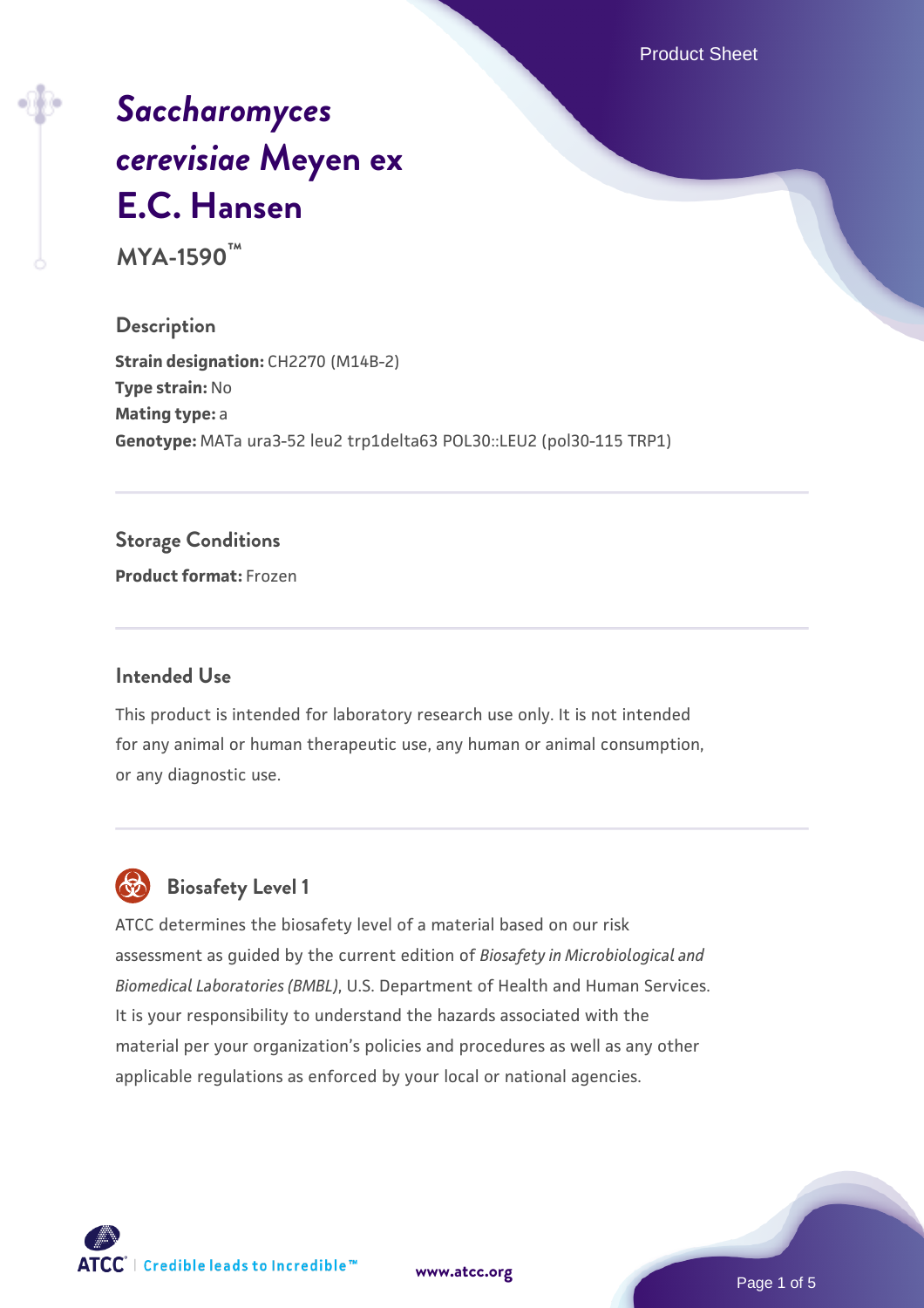ATCC highly recommends that appropriate personal protective equipment is always used when handling vials. For cultures that require storage in liquid nitrogen, it is important to note that some vials may leak when submersed in liquid nitrogen and will slowly fill with liquid nitrogen. Upon thawing, the conversion of the liquid nitrogen back to its gas phase may result in the vial exploding or blowing off its cap with dangerous force creating flying debris. Unless necessary, ATCC recommends that these cultures be stored in the vapor phase of liquid nitrogen rather than submersed in liquid nitrogen.

#### **Certificate of Analysis**

For batch-specific test results, refer to the applicable certificate of analysis that can be found at www.atcc.org.

#### **Growth Conditions**

**Medium:**  [ATCC Medium 1245: YEPD](https://www.atcc.org/-/media/product-assets/documents/microbial-media-formulations/1/2/4/5/atcc-medium-1245.pdf?rev=705ca55d1b6f490a808a965d5c072196) **Temperature:** 25°C

#### **Material Citation**

If use of this material results in a scientific publication, please cite the material in the following manner: *Saccharomyces cerevisiae* Meyen ex E.C. Hansen (ATCC MYA-1590)

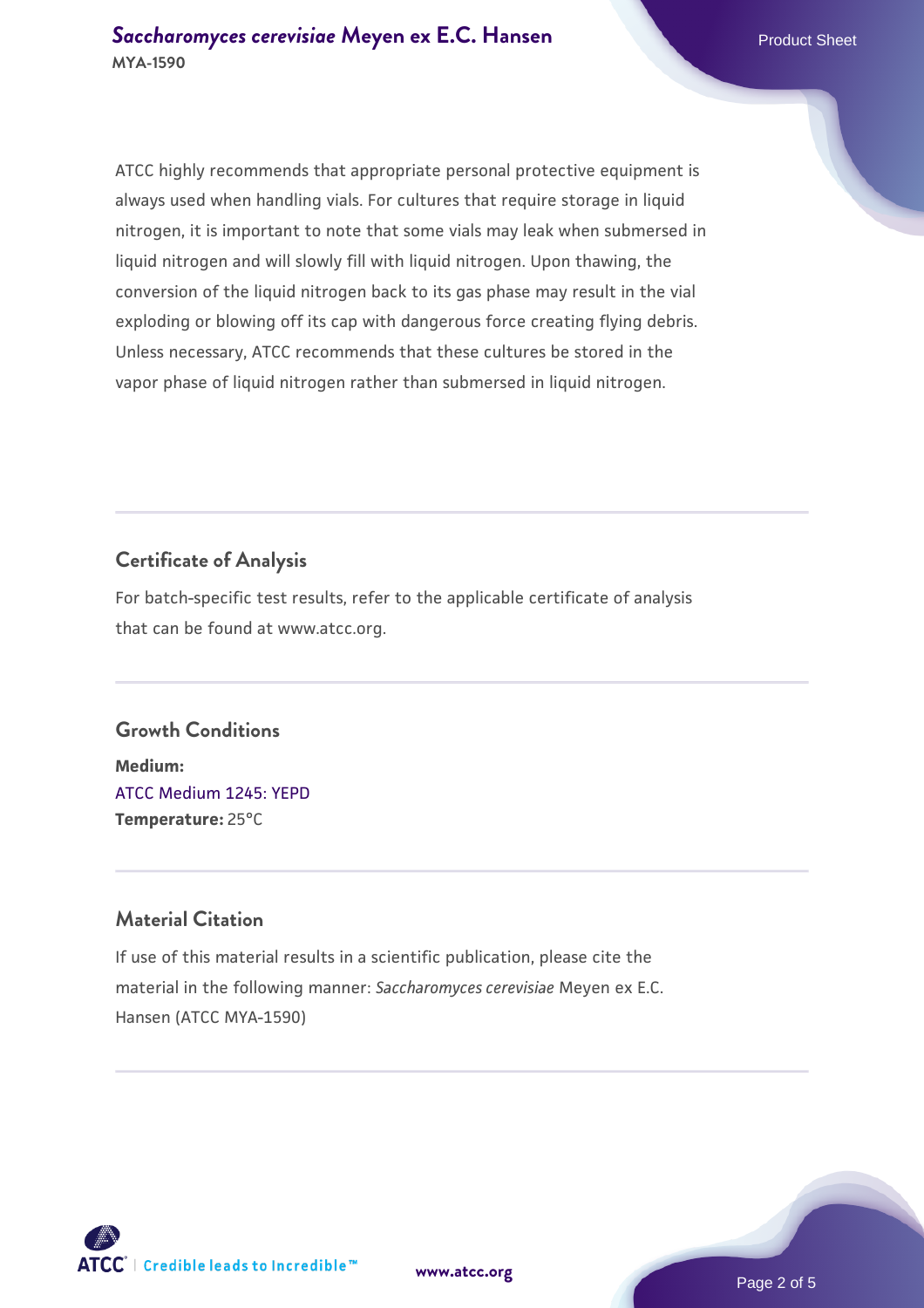## **[Saccharomyces cerevisiae](https://www.atcc.org/products/mya-1590)** [Meyen ex E.C. Hansen](https://www.atcc.org/products/mya-1590)

**MYA-1590**

#### **References**

References and other information relating to this material are available at www.atcc.org.

#### **Warranty**

The product is provided 'AS IS' and the viability of ATCC® products is warranted for 30 days from the date of shipment, provided that the customer has stored and handled the product according to the information included on the product information sheet, website, and Certificate of Analysis. For living cultures, ATCC lists the media formulation and reagents that have been found to be effective for the product. While other unspecified media and reagents may also produce satisfactory results, a change in the ATCC and/or depositor-recommended protocols may affect the recovery, growth, and/or function of the product. If an alternative medium formulation or reagent is used, the ATCC warranty for viability is no longer valid. Except as expressly set forth herein, no other warranties of any kind are provided, express or implied, including, but not limited to, any implied warranties of merchantability, fitness for a particular purpose, manufacture according to cGMP standards, typicality, safety, accuracy, and/or noninfringement.

#### **Disclaimers**

This product is intended for laboratory research use only. It is not intended for any animal or human therapeutic use, any human or animal consumption, or any diagnostic use. Any proposed commercial use is prohibited without a license from ATCC.

While ATCC uses reasonable efforts to include accurate and up-to-date information on this product sheet, ATCC makes no warranties or representations as to its accuracy. Citations from scientific literature and

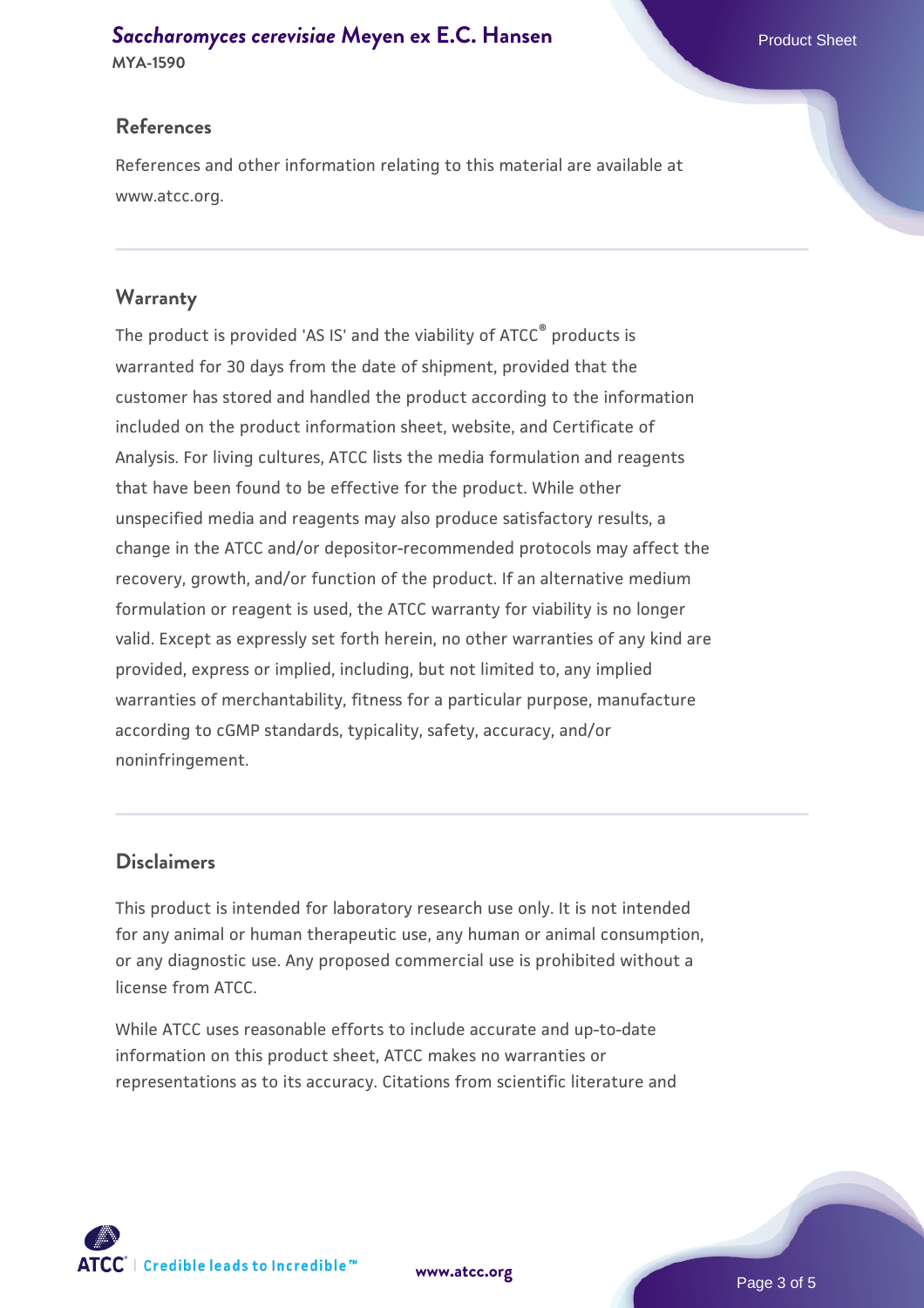patents are provided for informational purposes only. ATCC does not warrant that such information has been confirmed to be accurate or complete and the customer bears the sole responsibility of confirming the accuracy and completeness of any such information.

This product is sent on the condition that the customer is responsible for and assumes all risk and responsibility in connection with the receipt, handling, storage, disposal, and use of the ATCC product including without limitation taking all appropriate safety and handling precautions to minimize health or environmental risk. As a condition of receiving the material, the customer agrees that any activity undertaken with the ATCC product and any progeny or modifications will be conducted in compliance with all applicable laws, regulations, and guidelines. This product is provided 'AS IS' with no representations or warranties whatsoever except as expressly set forth herein and in no event shall ATCC, its parents, subsidiaries, directors, officers, agents, employees, assigns, successors, and affiliates be liable for indirect, special, incidental, or consequential damages of any kind in connection with or arising out of the customer's use of the product. While reasonable effort is made to ensure authenticity and reliability of materials on deposit, ATCC is not liable for damages arising from the misidentification or misrepresentation of such materials.

Please see the material transfer agreement (MTA) for further details regarding the use of this product. The MTA is available at www.atcc.org.

#### **Copyright and Trademark Information**

© ATCC 2021. All rights reserved. ATCC is a registered trademark of the American Type Culture Collection.

#### **Revision**

This information on this document was last updated on 2021-05-20



**[www.atcc.org](http://www.atcc.org)**